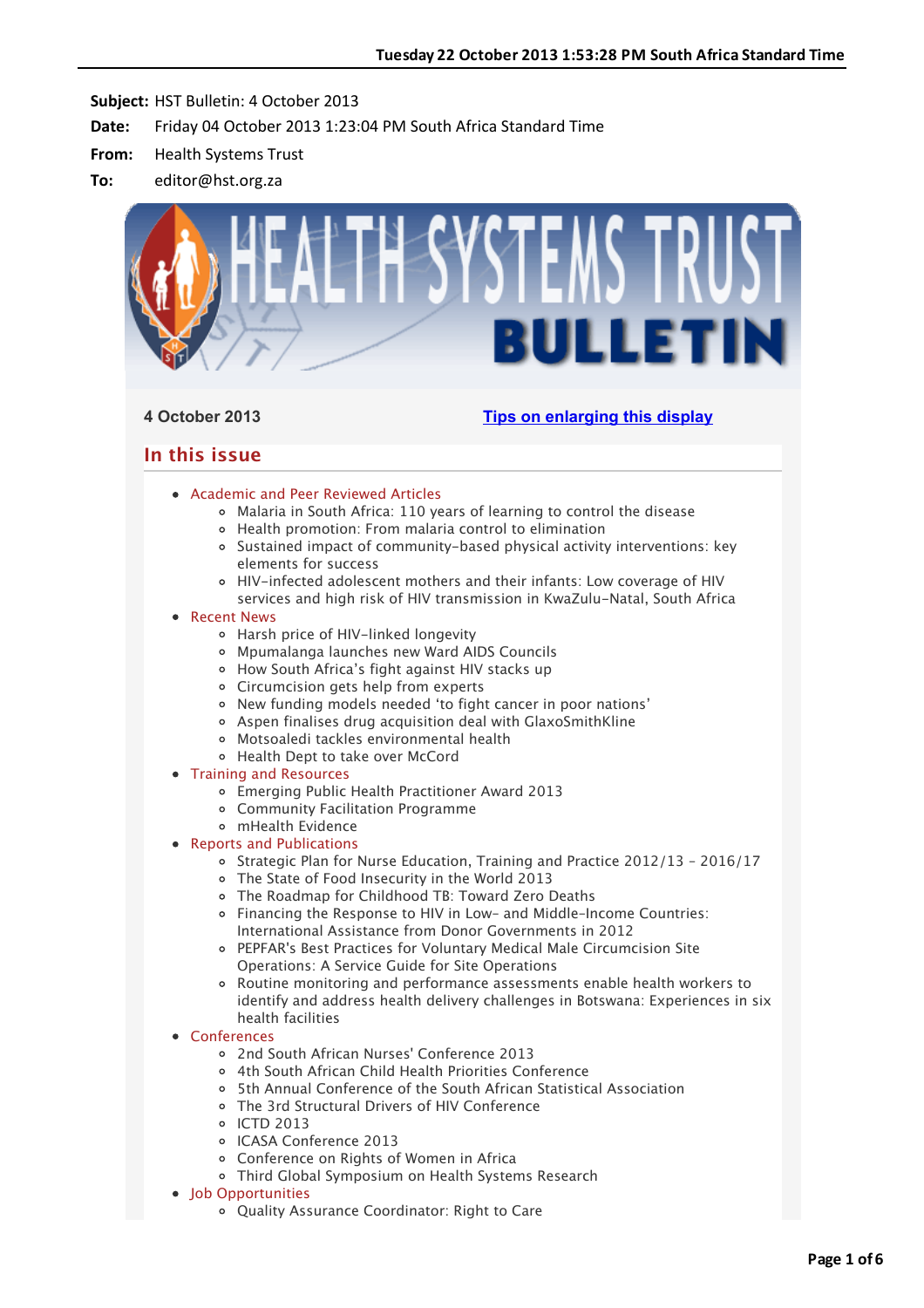- [Health Economist: South African National AIDS Council](applewebdata://12302AD0-8F70-43AB-9B86-1689D529E7B2#J_2)
- [Programme Manager Health Financing: Clinton Health Access Initiative](applewebdata://12302AD0-8F70-43AB-9B86-1689D529E7B2#J_3)
- [Project / Logistics Assistant- Jembi Health Systems](applewebdata://12302AD0-8F70-43AB-9B86-1689D529E7B2#J_4)
- [Africa Health Placements](applewebdata://12302AD0-8F70-43AB-9B86-1689D529E7B2#J_0)

# **Academic and Peer Reviewed Articles**

#### **Malaria in South Africa: 110 years of learning to control the disease**

*M Coetzee, P Kruger, R H Hunt, D N Durrheim, J Urbach, C F Hansford. South African Medical Journal 2013;103(10):770-778. Published: 29 August 2013.*

In Africa today, the drive towards controlling malaria is comparable with efforts made in the 1950s and 1960s during the World Health Organization's Global Malaria Eradication Campaign. Unlike the Eradication Campaign that 'covered' the globe but excluded Africa, the current endeavours focus on Africa, but not to the exclusion of the rest of the tropical and sub-tropical world... [Read More »](http://bulletin.hst.org.za//lt.php?id=K09QCFZVVAIHSlNRCkUHClxV)

Source: [http://www.samj.org.za/index.php/samj/article/view/7446\[](http://bulletin.hst.org.za//lt.php?id=K09QCFZVVAIHSlNRCkUHClxV)Accessed: 4 October 2013]

#### **[back to top](applewebdata://12302AD0-8F70-43AB-9B86-1689D529E7B2#top)**

#### **Health promotion: From malaria control to elimination**

*M A Groepe, J Urbach, H Jooste, K W Hlongwana, L Baker, E Misiani, N T Mayet. South African Medical Journal 2013;103(10):799-800. Published: 29 August 2013.*

Here we reflect on the achievement of some of the diverse activities that have brought malaria under control, highlight key challenges and propose specific health promotion interventions required to move South Africa's malaria programme from control to elimination... [Read More »](http://bulletin.hst.org.za//lt.php?id=K09QCFZVVAIGSlNRCkUHClxV)

Source: [http://www.samj.org.za/index.php/samj/article/view/7444\[](http://bulletin.hst.org.za//lt.php?id=K09QCFZVVAIGSlNRCkUHClxV)Accessed: 4 October 2013]

#### **[back to top](applewebdata://12302AD0-8F70-43AB-9B86-1689D529E7B2#top)**

# **Sustained impact of community-based physical activity interventions: key elements for success**

*Callista Haggis, Joanie Sims-Gould, Meghan Winters, Kaitlyn Gutteridge and Heather A McKay. BMC Public Health 2013. Published: 27 September 2013.*

This article offers a critical evaluation of lessons learned from two successful research initiatives to provide insights as to how health promotion research contributes to sustained impact. We highlight factors key to success including the theoretical and methodological integration of: i) a social ecological approach; ii) participatory action research (PAR) methods; and iii) an interdisciplinary team... [Read More »](http://bulletin.hst.org.za//lt.php?id=K09QCFZVVAIFSlNRCkUHClxV)

Source: [http://www.biomedcentral.com/1471-2458/13/892/abstract\[](http://bulletin.hst.org.za//lt.php?id=K09QCFZVVAIFSlNRCkUHClxV)Accessed: 4 October 2013]

#### **[back to top](applewebdata://12302AD0-8F70-43AB-9B86-1689D529E7B2#top)**

#### **HIV-infected adolescent mothers and their infants: Low coverage of HIV services and high risk of HIV transmission in KwaZulu-Natal, South Africa**

*Christiane Horwood, Lisa M. Butler, Lyn Haskins, Sifiso Phakathi, and Nigel Rollins. PLoS One. 2013; 8(9): e74568.Published: 20 September 2013.*

Rates of pregnancy and HIV infection are high among South African adolescents, yet little is known about rates of mother-to-child transmission of HIV (MTCT) in this group. We report a comparison of the characteristics of adolescent mothers and adult mothers, including HIV prevalence and MTCT rates... [Read More »](http://bulletin.hst.org.za//lt.php?id=K09QCFZVVAIESlNRCkUHClxV)

Source: [http://www.ncbi.nlm.nih.gov/pmc/articles/PMC3779214/](http://bulletin.hst.org.za//lt.php?id=K09QCFZVVAIESlNRCkUHClxV)[Accessed: 4 October 2013]

**[back to top](applewebdata://12302AD0-8F70-43AB-9B86-1689D529E7B2#top)**

# **Recent News**

### **Harsh price of HIV-linked longevity**

*Mail&Guardian. Published: 4 October 2013.*

HIV+ people on ARVs are now living longer lifespans. But the virus's associated diseases could put an unbearable strain on the health system... Read More »

Source: [http://mg.co.za/article/2013-10-04-00-harsh-price-of-hiv-linked-longevity\[](http://bulletin.hst.org.za//lt.php?id=K09QCFZVVAICSlNRCkUHClxV)Accessed: 4 October 2013]

### **[back to top](applewebdata://12302AD0-8F70-43AB-9B86-1689D529E7B2#top)**

#### **Mpumalanga launches new Ward AIDS Councils** *Health-e News. Published: 3 October 2013.*

The province's Msukaligwa Municipality introduces its first 19 Ward AIDS Councils. With ward counselors as chairpersons, Ward AIDS Council (WACs) are expected to deal with HIV-related issues. These structures report to Local AIDS Councils. Each WAC, which is made up of representatives of different sectors, and must also have operational plans..[.Read More »](http://bulletin.hst.org.za//lt.php?id=K09QCFZVVAIBSlNRCkUHClxV)

Source: [http://www.health-e.org.za/2013/10/03/mpumalanga-launches-new-ward-aids-councils\[](http://bulletin.hst.org.za//lt.php?id=K09QCFZVVAIASlNRCkUHClxV)Accessed: 4 October 2013]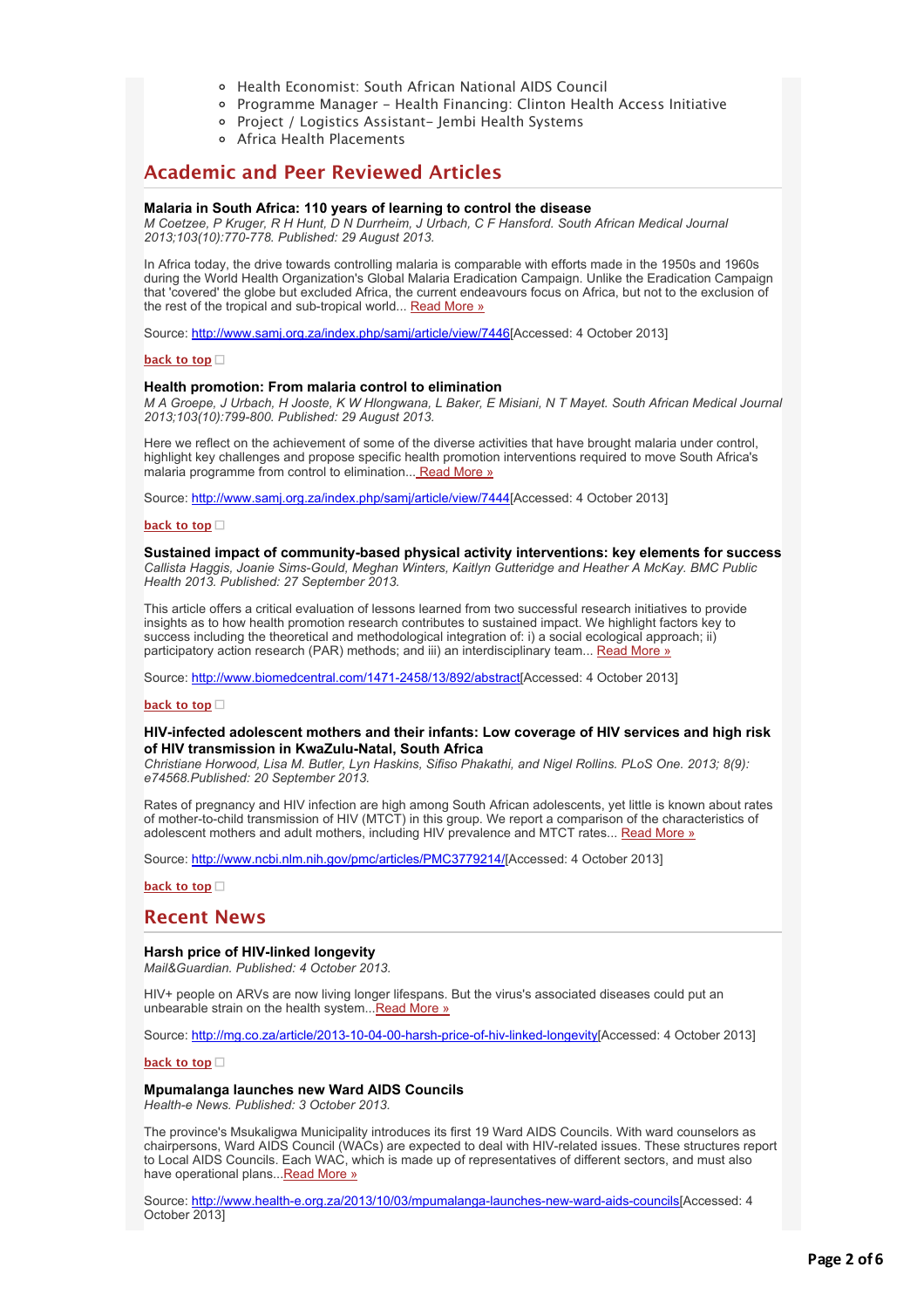## **[back to top](applewebdata://12302AD0-8F70-43AB-9B86-1689D529E7B2#top)**

#### **How South Africa's fight against HIV stacks up**

*Health-e News. Published: 23 September 2013.*

About six million people in South Africa are living with HIV, according to UNAIDS new report. Here's how South Africa's HIV response stacks up against other countries... [Read More »](http://bulletin.hst.org.za//lt.php?id=K09QCFZVVAIPSlNRCkUHClxV)

Source: [http://www.health-e.org.za/2013/09/23/south-africas-fight-hiv-stacks/](http://bulletin.hst.org.za//lt.php?id=K09QCFZVVAIOSlNRCkUHClxV)[Accessed: 4 October 2013]

**[back to top](applewebdata://12302AD0-8F70-43AB-9B86-1689D529E7B2#top)**

### **Circumcision gets help from experts**

*IOL. Published: 23 September 2013.*

The number of successful traditional circumcisions in the Western Cape is expected to improve under a new arrangement in which provincial health authorities are to provide sterile circumcision kits to traditional surgeons..[.Read More »](http://bulletin.hst.org.za//lt.php?id=K09QCFZVVAMHSlNRCkUHClxV)

Source: [http://www.iol.co.za/\[](http://bulletin.hst.org.za//lt.php?id=K09QCFZVVAMGSlNRCkUHClxV)Accessed: 4 October 2013]

**[back to top](applewebdata://12302AD0-8F70-43AB-9B86-1689D529E7B2#top)**

#### **New funding models needed 'to fight cancer in poor nations'**

*BDLive. Published: 1 October 2013.*

A global fund is needed to curb ballooning cancer rates in poor nations, where malignancies already kill more people than HIV/AIDS, tuberculosis (TB) and malaria combined, a report by a coalition of researchers show. Read More »

Source: [http://www.bdlive.co.za\[](http://bulletin.hst.org.za//lt.php?id=K09QCFZVVAMESlNRCkUHClxV)Accessed: 4 October 2013]

**[back to top](applewebdata://12302AD0-8F70-43AB-9B86-1689D529E7B2#top)**

#### **Aspen finalises drug acquisition deal with GlaxoSmithKline**

*BDLive. Published: 30 September 2013.*

South Africa's biggest drug maker Aspen Pharmacare has finalised its £700m acquisition of GlaxoSmithKline's (GSK's) thrombosis drugs and an associated manufacturing site in France, the two companies announced..[.Read More »](http://bulletin.hst.org.za//lt.php?id=K09QCFZVVAMDSlNRCkUHClxV)

Source: [http://www.bdlive.co.za\[](http://bulletin.hst.org.za//lt.php?id=K09QCFZVVAMCSlNRCkUHClxV)Accessed: 4 October 2013]

**[back to top](applewebdata://12302AD0-8F70-43AB-9B86-1689D529E7B2#top)**

#### **Motsoaledi tackles environmental health**

*The New Age. Published: 28 September 2013.*

Environmental health should be given equal attention as the quadruple health burdens for the objectives of implementing a strengthened primary healthcare system to be achieved, said Minister of Health Aaron Motsoaledi... [Read More »](http://bulletin.hst.org.za//lt.php?id=K09QCFZVVAMBSlNRCkUHClxV)

Source: [http://www.thenewage.co.za/\[](http://bulletin.hst.org.za//lt.php?id=K09QCFZVVAMASlNRCkUHClxV)Accessed: 4 October 2013]

#### **[back to top](applewebdata://12302AD0-8F70-43AB-9B86-1689D529E7B2#top)**

#### **Health Dept to take over McCord**

*IOL. Published: 27 September 2013.*

KwaZulu-Natal's Health Department will take over Durban's McCord Hospital and its staff, but until a new deal is struck, the facility will remain closed... [Read More »](http://bulletin.hst.org.za//lt.php?id=K09QCFZVVAMPSlNRCkUHClxV)

Source: [http://www.iol.co.za/\[](http://bulletin.hst.org.za//lt.php?id=K09QCFZVVAMOSlNRCkUHClxV)Accessed: 4 October 2013]

#### **[back to top](applewebdata://12302AD0-8F70-43AB-9B86-1689D529E7B2#top)**

# **Training and Resources**

#### **Emerging Public Health Practitioner Award 2013**

*Health Systems Trust Deadline: 15 December 2013.*

Award submissions are invited from South Africans under the age of 35. Entries will be assessed by a panel of public health experts. The winning entry will be published in the current edition of the SAHR[. Click Here>>](http://bulletin.hst.org.za//lt.php?id=K09QCFZVVAAHSlNRCkUHClxV)

#### **[back to top](applewebdata://12302AD0-8F70-43AB-9B86-1689D529E7B2#top)**

# **Community Facilitation Programme**

*Siyakhula Trust Venue: Siyakhula Training Venue - Randburg Dates: 21-25 October 2013*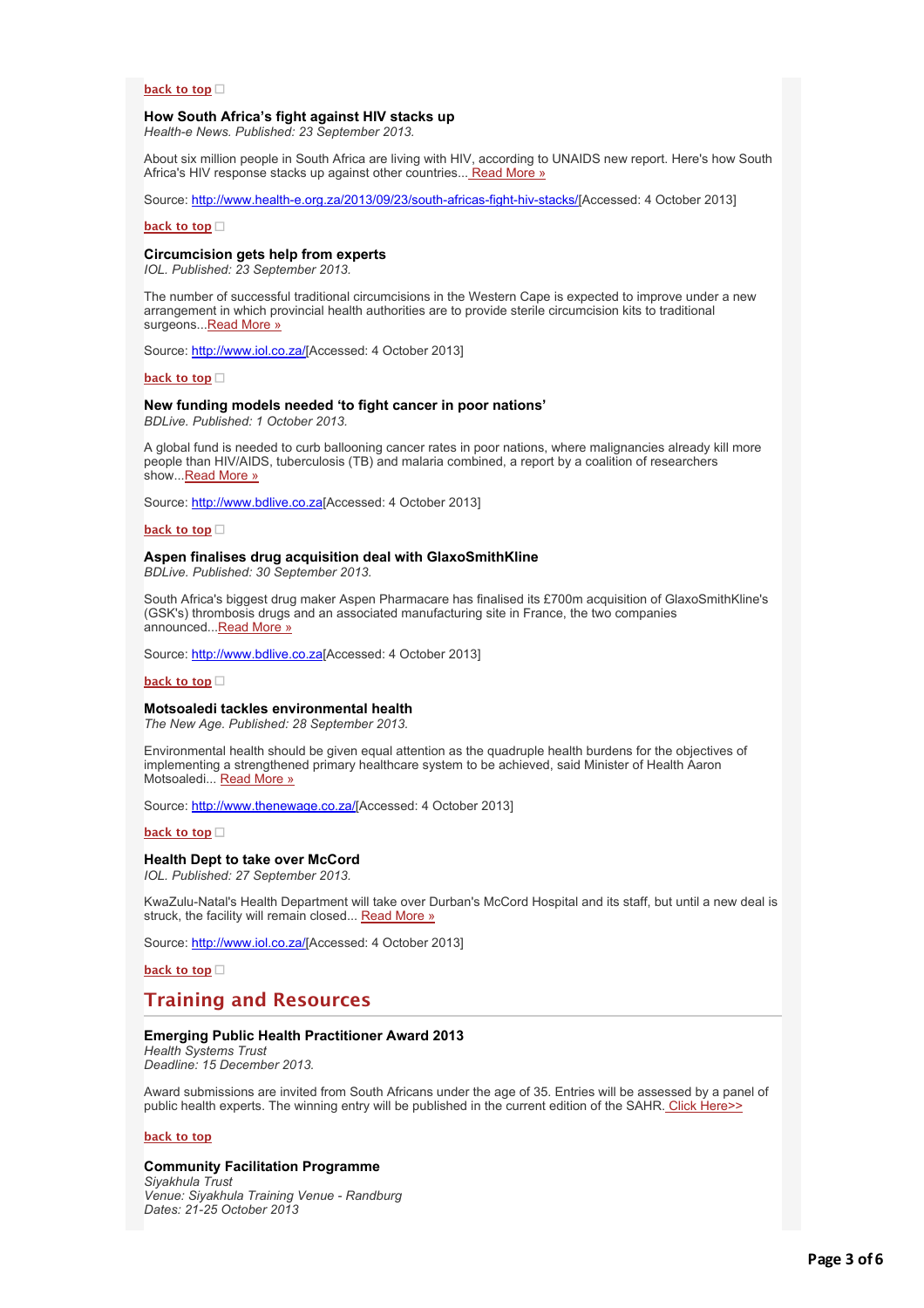Siyakhula Trust are pleased to announce that they will be presenting their popular and practical Community Facilitation Programme in Randburg Johannesburg. This course will provide community development workers [with information and skills which will enable them to effectively facilitate and support community projects. Click](http://bulletin.hst.org.za//lt.php?id=K09QCFZVVAAGSlNRCkUHClxV) Here>>

#### **[back to top](applewebdata://12302AD0-8F70-43AB-9B86-1689D529E7B2#top)**

#### **mHealth Evidence**

*Knowledge for Health (K4Health), Johns Hopkins Bloomberg School of Public Health*

mHealth Evidence is an online reference tool designed to help researchers quickly locate literature demonstrating the feasibility, usability and efficacy of mobile technologies in healthcare. [Click Here>>](http://bulletin.hst.org.za//lt.php?id=K09QCFZVVAAFSlNRCkUHClxV)

#### **[back to top](applewebdata://12302AD0-8F70-43AB-9B86-1689D529E7B2#top)**

# **Reports and Publications**

### **Strategic Plan for Nurse Education, Training and Practice 2012/13 – 2016/17**

*Department of Health (South Africa). Published: 2013.*

South Africa's healthcare system is predominantly nurse-based and requires nurses to have the competence [and expertise to manage the country's burden of disease and to meet South Africa's healthcare needs. Click](http://bulletin.hst.org.za//lt.php?id=K09QCFZVVAAESlNRCkUHClxV) Here»

#### **[back to top](applewebdata://12302AD0-8F70-43AB-9B86-1689D529E7B2#top)**

#### **The State of Food Insecurity in the World 2013**

*United Nations. Published: 2013.*

The State of Food Insecurity in the World 2013 presents updated estimates of undernourishment and progress towards the Millennium Development Goal (MDG) and World Food Summit (WFS) hunger targets. [Click Here»](http://bulletin.hst.org.za//lt.php?id=K09QCFZVVAADSlNRCkUHClxV)

#### **[back to top](applewebdata://12302AD0-8F70-43AB-9B86-1689D529E7B2#top)**

#### **The Roadmap for Childhood TB: Toward Zero Deaths**

*World Health Organization. Published: 2013.*

The urgency of the problem of TB in children, whose full scope is still not fully known, cannot be underestimated. World Health Organization (WHO) estimates in 2012 revealed that up to 74 000 children die from TB each year and children account for around half a million new cases annually. [Click Here»](http://bulletin.hst.org.za//lt.php?id=K09QCFZVVAACSlNRCkUHClxV)

#### **[back to top](applewebdata://12302AD0-8F70-43AB-9B86-1689D529E7B2#top)**

#### **Financing the Response to HIV in Low- and Middle-Income Countries: International Assistance from Donor Governments in 2012**

*UNAIDS. Published: 2013.*

As the United Nations General Assembly prepares to meet in New York in September 2013, with progress towards the Millennium Development Goals (MDGs) on the agenda, it is important for the global HIV community to take stock of international efforts to finance the response to the epidemic[. Click Here»](http://bulletin.hst.org.za//lt.php?id=K09QCFZVVAABSlNRCkUHClxV)

#### **[back to top](applewebdata://12302AD0-8F70-43AB-9B86-1689D529E7B2#top)**

#### **Routine monitoring and performance assessments enable health workers to identify and address health delivery challenges in Botswana: Experiences in six health facilities** *USAID. Published: 2013.*

Botswana is classified as a middle income country. However due to unequal distribution of wealth, about 28% of the population live on less than a dollar a day. With a life expectancy at birth of about 55 years for both sexes, the country carries a high disease burden[. Click Here»](http://bulletin.hst.org.za//lt.php?id=K09QCFZVVAAASlNRCkUHClxV)

**[back to top](applewebdata://12302AD0-8F70-43AB-9B86-1689D529E7B2#top)**

# **Conferences**

#### **2nd South African Nurses' Conference 2013**

*When: 16-18 October 2013 Venue:Chief Albert Luthuli International Convention Centre, Durban URL: [http://www.sanursesconference.co.za/](http://bulletin.hst.org.za//lt.php?id=K09QCFZVVAAPSlNRCkUHClxV)*

The three-day conference will see way over 1000 nurses converging to Chief Albert Luthuli International Convention Centre in Durban from 16-18 October 2013 to deliberate on pertinent themes related to the nursing profession. These include the current practice environment, nursing education and training, policy and research innovation, leadership and professional development. Industry leaders will lead the deliberations on these themes, thus imparting the knowledge to capacitate the younger generation to take over where the pioneers of nursing left off..

**[back to top](applewebdata://12302AD0-8F70-43AB-9B86-1689D529E7B2#top)**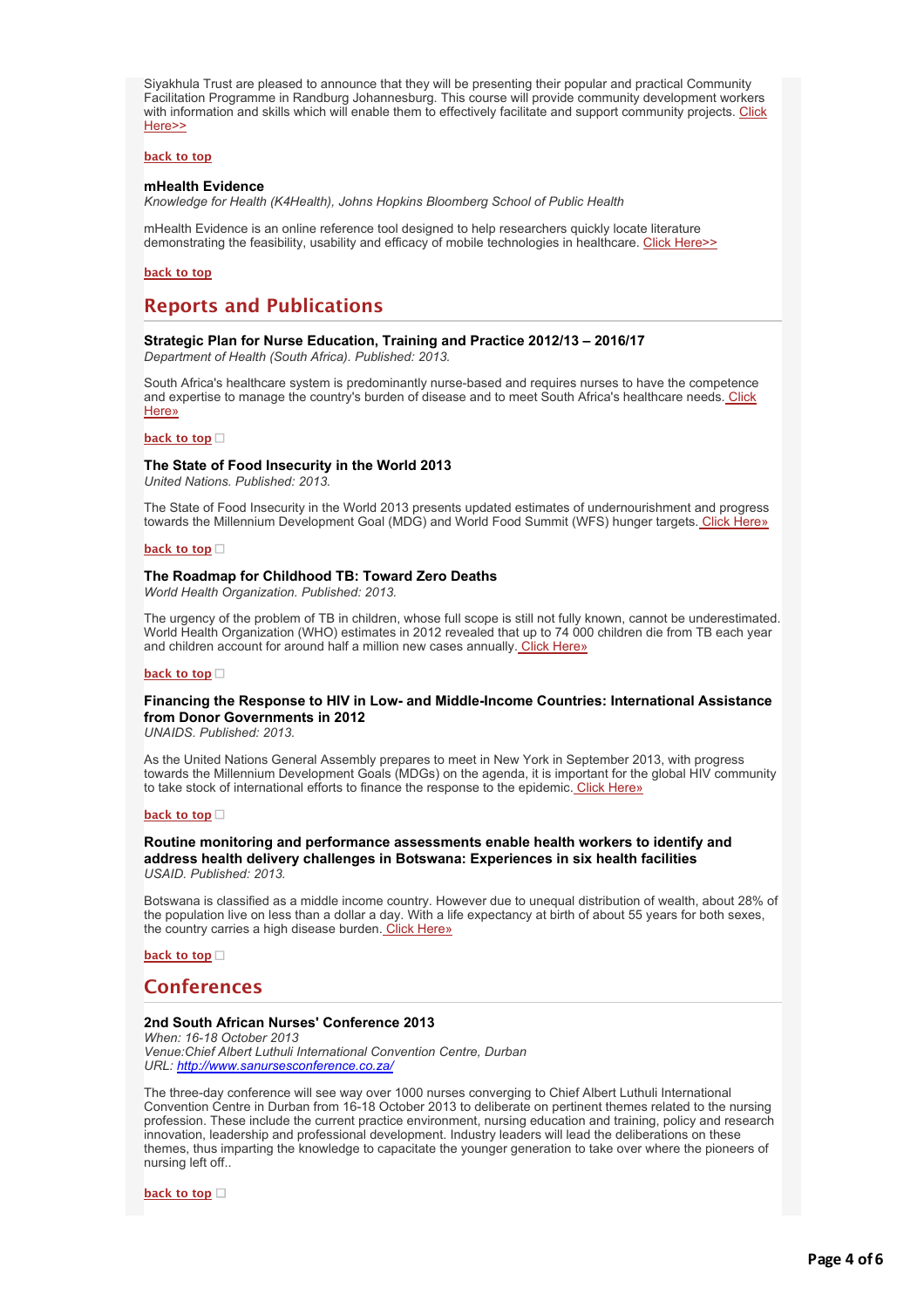#### **4th South African Child Health Priorities Conference**

*When: 31 October -2 November 2013 Venue:University of the Witwatersrand Medical School, Parktown, Johannesburg URL: [http://childhealthpriorities.co.za](http://bulletin.hst.org.za//lt.php?id=K09QCFZVVAAOSlNRCkUHClxV)*

The theme of the conference is "Getting back to basics: Child Health in 2013", and will include sessions on successes in improving child survival globally and in South Africa, overcoming bottlenecks and barriers in child health programme delivery, achievements in primary health care re-engineering and seminars on early childhood development (ECD), child nutrition, and an essential child health care package.

#### **[back to top](applewebdata://12302AD0-8F70-43AB-9B86-1689D529E7B2#top)**

### **5th Annual Conference of the South African Statistical Association**

*When: 4-8 November 2013 Venue: Limpopo University, Polokwane, South Africa URL: [http://www.ul.ac.za/conf/sasa2013](http://bulletin.hst.org.za//lt.php?id=K09QCFZVVAEHSlNRCkUHClxV)*

The South African Statistical Association (SASA), in partnership with the School of Mathematical and Computer Sciences at the University of Limpopo - Turfloop Campus, is calling for papers for the 5th Annual Conference of the South African Statistical Association (SASA2013 Conference).

#### **[back to top](applewebdata://12302AD0-8F70-43AB-9B86-1689D529E7B2#top)**

#### **The 3rd Structural Drivers of HIV Conference**

*When: 5 - 6 December 2013 Venue: The Cullinan Hotel, Cape Town, South Africa URL: [http://www.heard.org.za/workshops/3rd-structural-drivers-of-hiv-conference](http://bulletin.hst.org.za//lt.php?id=K09QCFZVVAEGSlNRCkUHClxV)*

The aim of this conference is to consider the contextual complexities that researchers and programmers across the HIV and AIDS field wrestle with when planning and implementing HIV programmes.

#### **[back to top](applewebdata://12302AD0-8F70-43AB-9B86-1689D529E7B2#top)**

### **6th International Conference on Information and Communication Technologies and Development (ICTD 2013)**

*When: 7-10 December 2013 Venue: University of Cape Town, Cape Town URL: [http://ictd.cs.uct.ac.za/index.html](http://bulletin.hst.org.za//lt.php?id=K09QCFZVVAEFSlNRCkUHClxV)*

ICTD 2013 will provide an international forum for scholarly researchers exploring the role of information and communication technologies (ICTs) in social, political, and economic development.

**[back to top](applewebdata://12302AD0-8F70-43AB-9B86-1689D529E7B2#top)**

### **ICASA Conference 2013**

*When: 7-11 December 2013 Venue: CTICC, Cape Town, South Africa URL: [http://www.icasa2013southafrica.org/](http://bulletin.hst.org.za//lt.php?id=K09QCFZVVAEESlNRCkUHClxV)*

The ICASA conference remains one of the most important events in the calendar of the year, contributing towards overcoming the HIV and TB epidemics that grip our region.Official 17th ICASA Conference 2013.

#### **[back to top](applewebdata://12302AD0-8F70-43AB-9B86-1689D529E7B2#top)**

### **Conference on Rights of Women in Africa**

*When: 9 - 10 December 2013 Venue: Pretoria, South Africa URL: [http://www1.chr.up.ac.za/index.php/upcoming-conferences/rights-of-women-in-africa.html](http://bulletin.hst.org.za//lt.php?id=K09QCFZVVAEDSlNRCkUHClxV)*

One of the most important provisions of the Protocol is article 14, dealing with the health and reproductive rights of women. The Centre for Human Rights will host a conference on 9 and 10 December 2013 (in Pretoria, South Africa) to reflect on these and other innovative aspects of the Protocol.

#### **Third Global Symposium on Health Systems Research**

*When: 30 September to 3 October 2014 Venue:Cape Town, South Africa URL: [http://hsr2014.healthsystemsresearch.org/](http://bulletin.hst.org.za//lt.php?id=K09QCFZVVAECSlNRCkUHClxV)*

The theme of the symposium is the science and practice of people-centred health systems, chosen to enable participants to address current and critical concerns of relevance across countries in all parts of the world. Researchers, policy-makers, funders, implementers and other stakeholders, from all regions and all socioeconomic levels, will work together on the challenge of how to make health systems more responsive to the needs of individuals, families and communities.

# **Job Opportunities**

# **Quality Assurance Coordinator**

*Employer: Right to Care Closing Date: 11 October 2013*